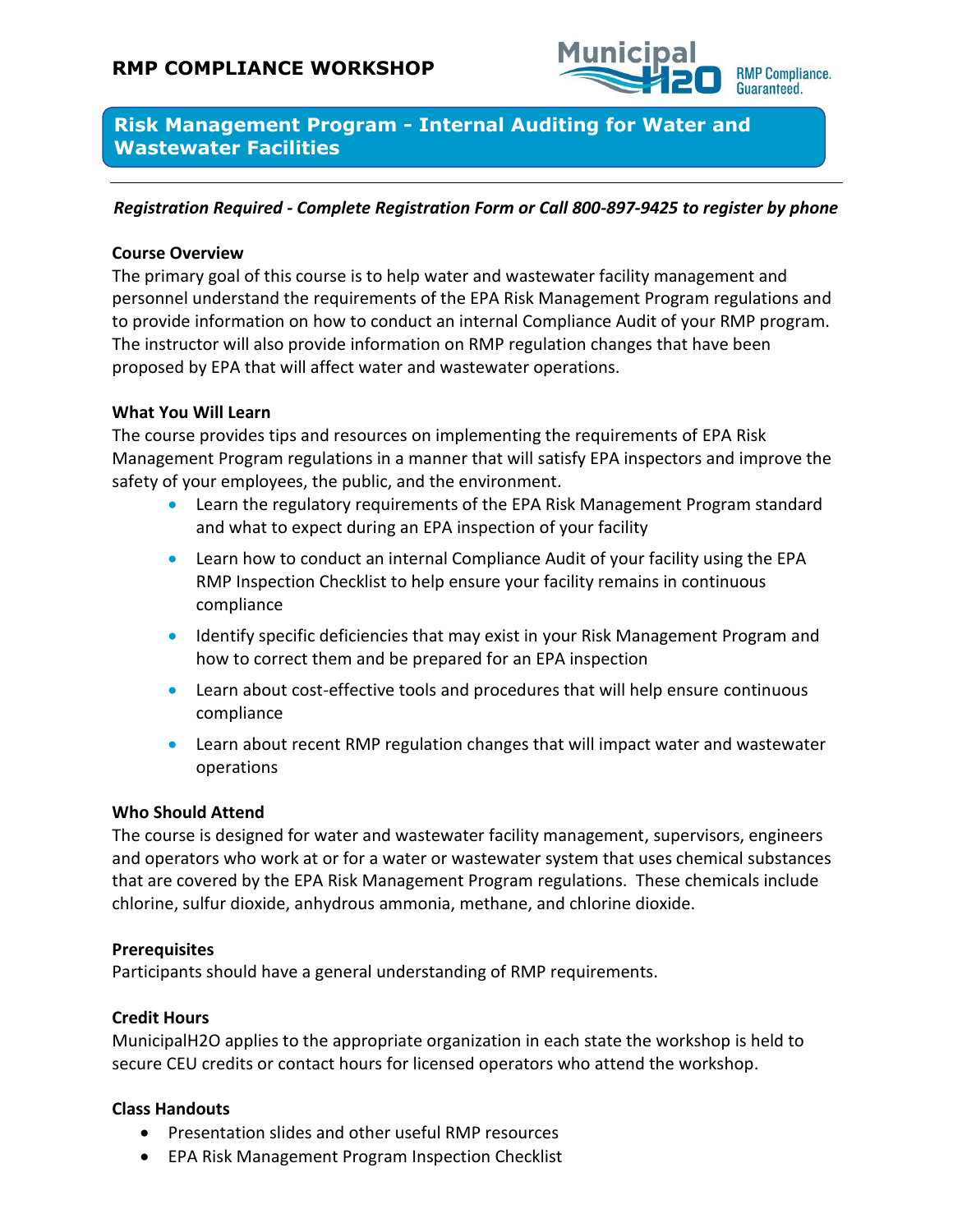

**Risk Management Program - Internal Auditing for Water and Wastewater Facilities**

#### **Registration Required**

Course begins at 10:00am and concludes at 3:00pm, including lunch provided by MunicipalH2O. Registration is required. Cost is \$150 per person (payment by check or credit card). Utilities with five or more participants can register for \$125 per person.

# **About the Instructor**

This class is conducted by one of the RMP Compliance Specialists at MunicipalH2O, who provides Risk Management Program (RMP) Compliance Services for water and wastewater facilities throughout the United States. Since their beginning almost twenty years ago, MunicipalH2O has worked with more than 400 water and wastewater facilities to provide a complete solution for all EPA/State Risk Management Program requirements, including prevention programs, hazard assessments, compliance audits and registrations/updates, RMP training and other services.

| <b>DATE</b>            | <b>LOCATION</b>                         | <b>CITY</b> | <b>STATE</b> |
|------------------------|-----------------------------------------|-------------|--------------|
| <b>August 18, 2020</b> | Brazos River Authority - Central Office | Waco        | ТX           |
|                        |                                         |             |              |
|                        |                                         |             |              |
|                        |                                         |             |              |
|                        |                                         |             |              |
|                        |                                         |             |              |
|                        |                                         |             |              |
|                        |                                         |             |              |

# *2020 SCHEDULE*